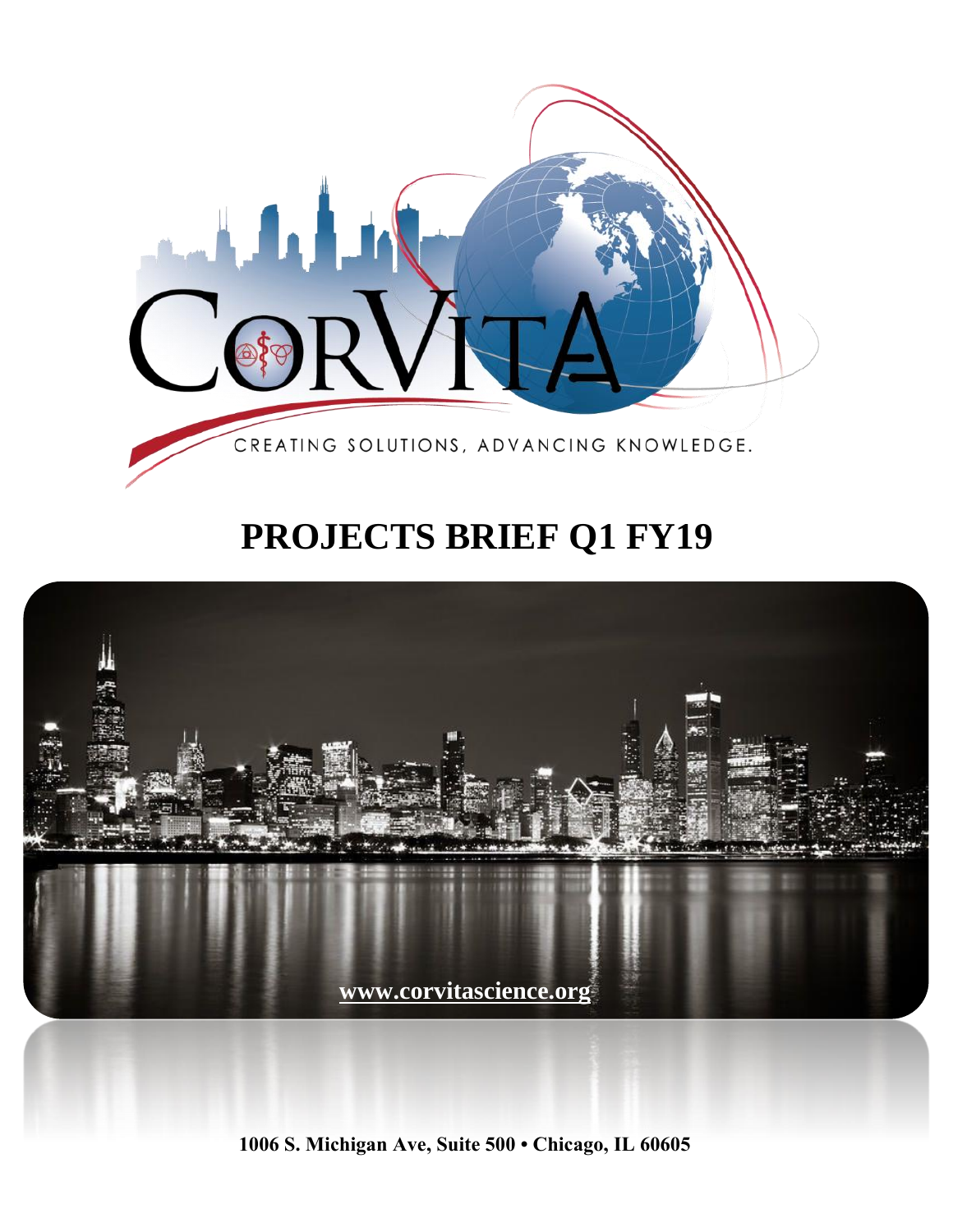

### **PRINCIPLE CENTERED MEDICINE™**

CSF is happy to welcome our newest Council Chair for Clinical Electrophysiology, Dr. David Rhine. Dr. Rhine's leadership will help elevate CSF presence as he leads several new international clinical trials in the field of heart rhythm disorders including the burgeoning field of left atrial appendage occlusion. Dr. Rhine also embraces the CSF movement in Principle Centered Medicine™ to help bring the patient-doctor relationship back to the forefront of healthcare.

As Principle Centered Medicine is something CSF is very passionate about, CSF is committed to work on educating medical professionals about the importance of their relationship with their patients and how it can improve outcomes which will be collected as "official intelligence" and analyzed towards better patient care and outcomes (true quality) and presented as part of the community trust. CSF is delighted that Dr. Rhine has joined us in this quest and we have the utmost confidence in his contribution towards implementation.

#### **RESEARCH**



CSF and Midwestern University's Institute for Healthcare Innovation (IHI), are excited to announce that Midwestern students, Justin Figueroa, Brett Breshears and Erik Mersereau (who is pictured on the left), were invited to the European Society of Cardiology Annual Congress held in Munich, Germany in September as peer reviewed presenters of their research. Their poster was titled "Digitalization of SICD Charge Events Identifies Pre-Charge Electrogram Variants Leading to Oversensing." These students have been working with Dr. Martin Burke for over a year taking raw analog EKG data and reverse digitizing it, using a public domain pixel process produced by Google. Their research is part of pilot program in machine learning that is being spearheaded by CSF in collaboration with Midwestern and the University of Amsterdam's Academic Medical Center.

The collaboration between CSF and Midwestern University IHI, has taught students, like Justin, Brett and Erik, better understanding of the importance of research in medicine. The internship program is year-round with new medical student's joining the program on a quarterly basis. The program consists of weekly lectures, mentorship from physician leaders and access to data from current and past enrolled clinical trials for them to review and use in their research.

## **MEDICAL EDUCATION**

CSF finished its first year of the research internship program with Midwestern University IHI. As mentioned above, this partnership has allowed medical students to pursue their interest in the medical science while working along physician mentors. One of our intern group presented their research, as pictured above. While we had another internship, group focused on the development of comprehensive electronic data capture system to create CSF very own registry, also known as the MANAGE-AF.

Beginning 2019, CSF will introduce several new educational opportunities for physicians, nurses, technicians and other medical professions within the Chicagoland area. These activities are meant to dive deeper into cardiovascular disease and inform medical professionals on best practices. We also plan on initiating working forums to bring physicians together to review and discuss their challenging patient cases with their colleagues to promote collaboration.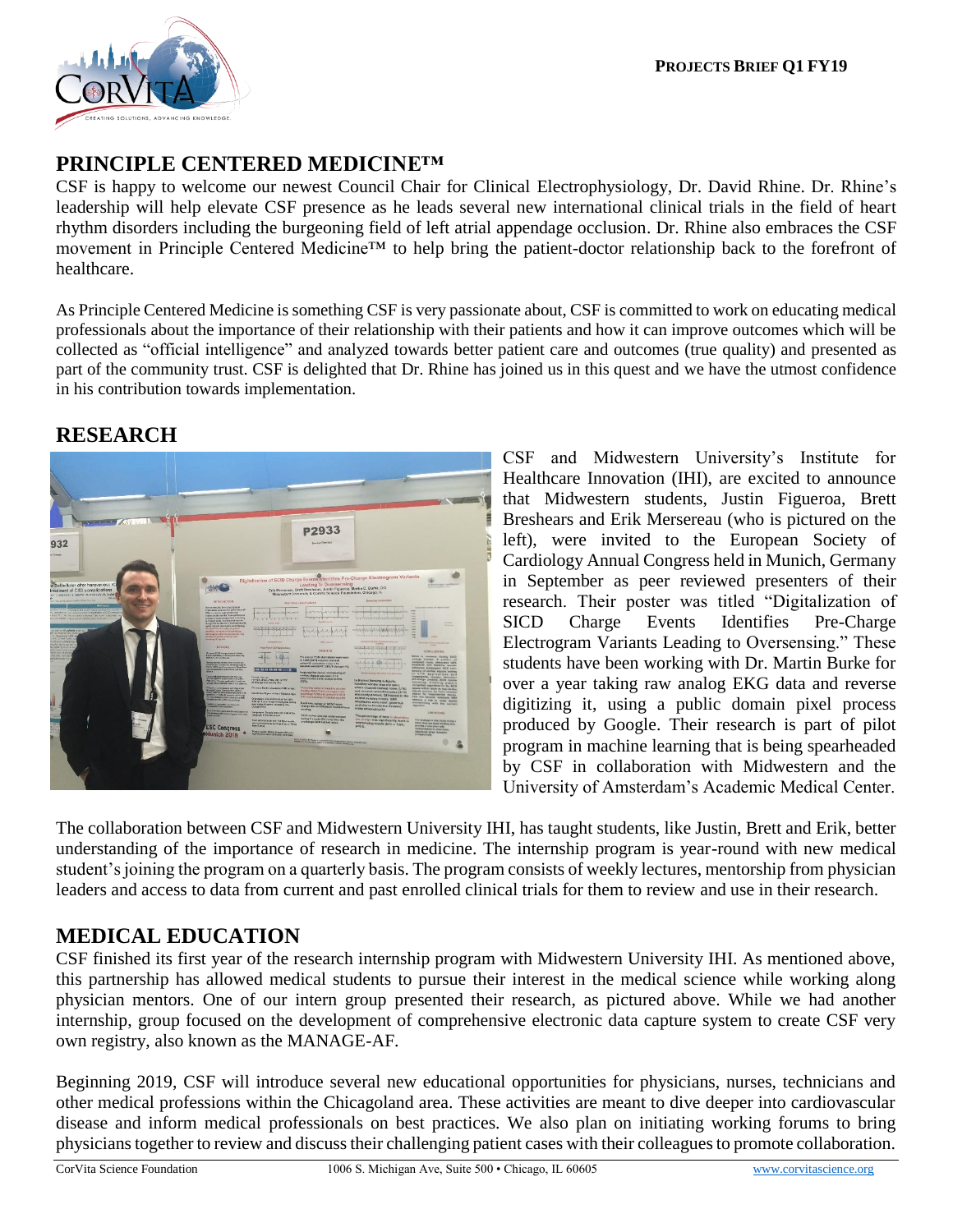

# **CLINICAL TRIALS (ENROLLING)**

**MANAGE AF–** The objective of this multi-site research is to establish a contemporary and simple registry to help determine the course and progression of patients with atrial fibrillation (AF). Its main focus is the management of AF in the prevention of thromboembolic events using rhythm and rate control interventions.

**APPRAISE ATP–** The primary objective is to understand the role of anti-tachycardia pacing (ATP) in primary prevention patients indicated for ICD therapy. The incidence of all-cause shocks in subjects programmed with shocks only will be compared with subjects programmed to standard therapy (ATP and shock) to assess equivalency.



**PRAETORIAN DFT–** The primary objective is to determine whether the S-ICD implant without defibrillation testing using a new method of measurement (PRAETORIAN Score) is similar to the standard method of defibrillation testing with a totally subcutaneous implantable defibrillation system (S-ICD). The secondary objectives are to evaluate the PRAETORIAN score and to evaluate anesthesia protocols for implantation.

**PREEMPT HF–** The goal of the PREEMPT-HF study is to collect device and clinical event data to evaluate extended applications of the HeartLogic™ Heart Failure Diagnostic (HeartLogic) in a broad spectrum of heart failure (HF) patients with an implantable cardioverter defibrillator (ICD) or cardiac resynchronization therapy defibrillator (CRT-D). There are no primary safety and/or efficacy endpoints for this study.

## **FY19 PUBLICATIONS**

CorVita continues to pride itself of its constant research and publications and will therefore share all additional publications over the course of the fiscal year. Publications are listed below:



Quast ABE, Baalman SWE, Brouwer TF, Smeding L, Wilde AAM, **Burke MC**, Knops RE. A novel tool to evaluate the implant position and predict defibrillation success of the subcutaneous implantable defibrillator: The PRAETORIAN score. Heart Rhythm. 2018 Oct 4. doi: 10.1016/j.hrthm.2018.09.029.

**Rajamannan NM**. TIEG1 is upregulated in Lrp5/6-mediated valve osteogenesis. J Cell Biochem. 2018 Sep 23. doi: 10.1002/jcb.27606.

Essandoh MK, Mark GE, Aasbo JD, Joyner CA, Sharma S, Decena BF, Bolin ED, Weiss R, **Burke MC**, McClernon TR, Daoud EG, Gold MR. Anesthesia for subcutaneous implantable cardioverter defibrillator implantation: Perspectives from the clinical experience of a U.S.

panel of physicians. PACE 2018; doi: 1111/pace. 13664

Theuns DAMJ, Brouwer TF, Jones PW, Allavatam V, Donnelley, S, Auricchio A, Knops RE, **Burke MC**. Prospective blinded evaluation of a novel sensing methodology designed to reduce inappropriate shocks by the subcutaneous implantable cardioverter defibrillator. Heart Rhythm 2018; 15(10): 1515-1522.

Quast ABE, Tjong FVY, Koop BE, Wilde AAM, Knops RE, **Burke MC**. Device orientation of a leadless pacemaker and subcutaneous implantable cardioverter-defibrillator in canine and human subjects and the effect on intrabody communication. Europace. 2018; 20(11): 1866-1871.